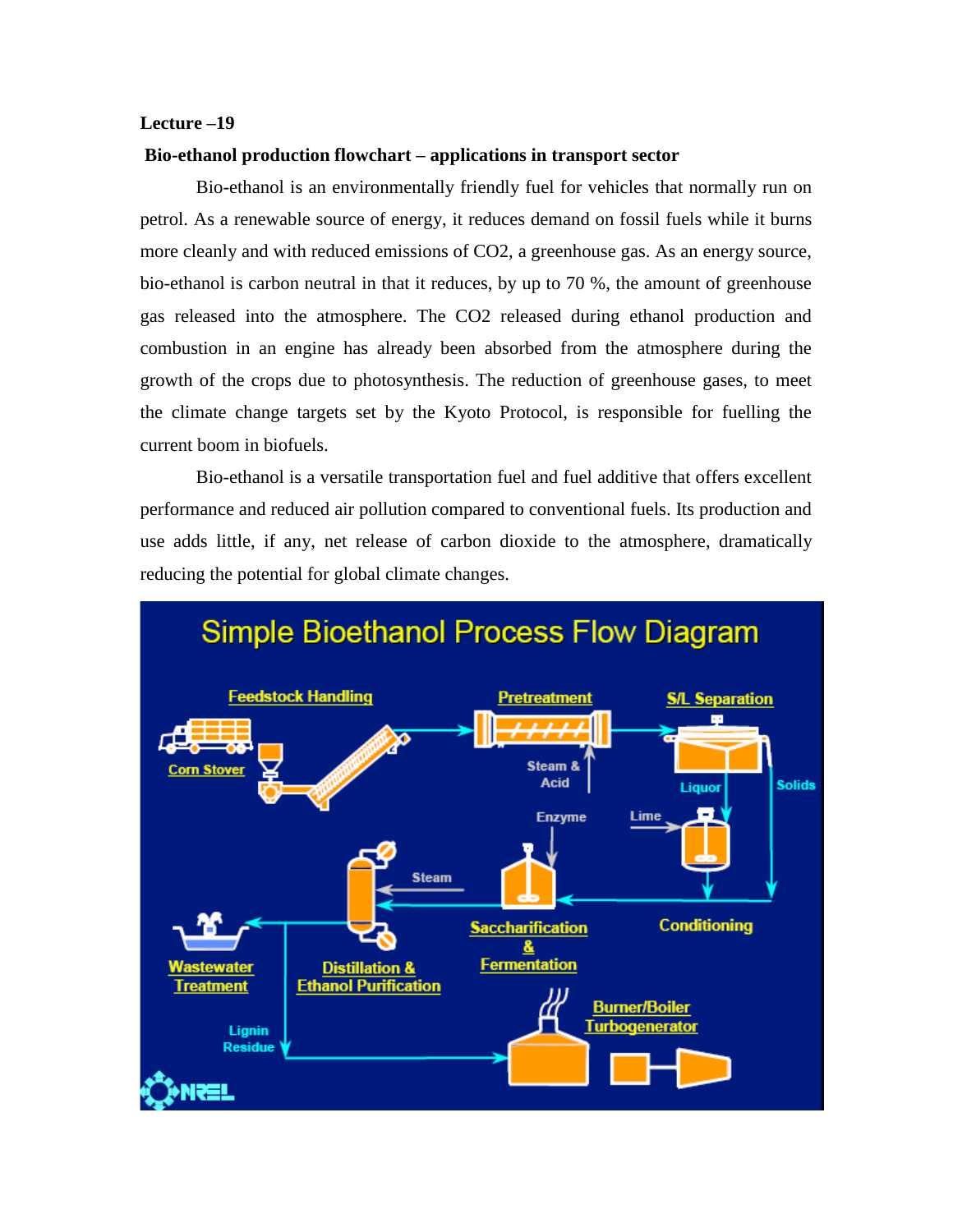Bio-ethanol is produced by the fermentation of sugar, a well established process used in the production of beer and alcohol.

Carbohydrates such as starch from cereal and tuber crops – which is enzymatically converted into simple sugars – and natural sugars from sugar beet, sugar cane and sweet sorghum crops are fermented using yeast to produce a mash containing ethanol, water and unfermented solids. Distillation columns separate ethanol from the fermented mash, with additional purification taking place in rectification columns to produce an ethanol and water mixture. Dehydration is the step of removing the last of the water, taking the mixture beyond its azeotropic equilibrium to produce anhydrous ethanol, or bio-ethanol.

A significant advantage of bio ethanol is that it can be blended with petrol as both an oxygenator and octane enhancer. Environmental concerns due to the widespread use of MTBE (methyl tertiary butyl ether, a possible carcinogen) in unleaded petrol have prompted drives to seek alternatives. Bio-ethanol provides an ideal solution in that it is a renewable and environmentally friendly petrol extender, while providing a direct substitute for MTBE as an octane enhancer. Ethanol is also suitable as a feedstock for producing other octane enhancers such as ETBE (ethyl tertiary butyl ether) or TAEE (tertiary amyl ethyl ether), considered safer than MTBE.

Additional revenue streams are available from the spent products that result from ethanol production. These are usually dried to produce DDGS (distiller's dried grains with solubles) marketed as a protein and nutrient rich animal feed for cattle, pigs and poultry. Alternatively, the biomass can be utilised as a renewable fuel source, producing electrical power and heat for the process, or for conversion into methane for use as a fuel. These energy conversion technologies enhance the overall production energy balance and enable further *carbon credits* to be earned.

### **Advantages Of Bio-ethanol**

The overwhelming advantage of bio-ethanol for the environment is its potential to be carbon neutral on a lifecycle basis – meaning the carbon dioxide (CO2) emitted during its use is offset by the absorption from the atmosphere during its growth.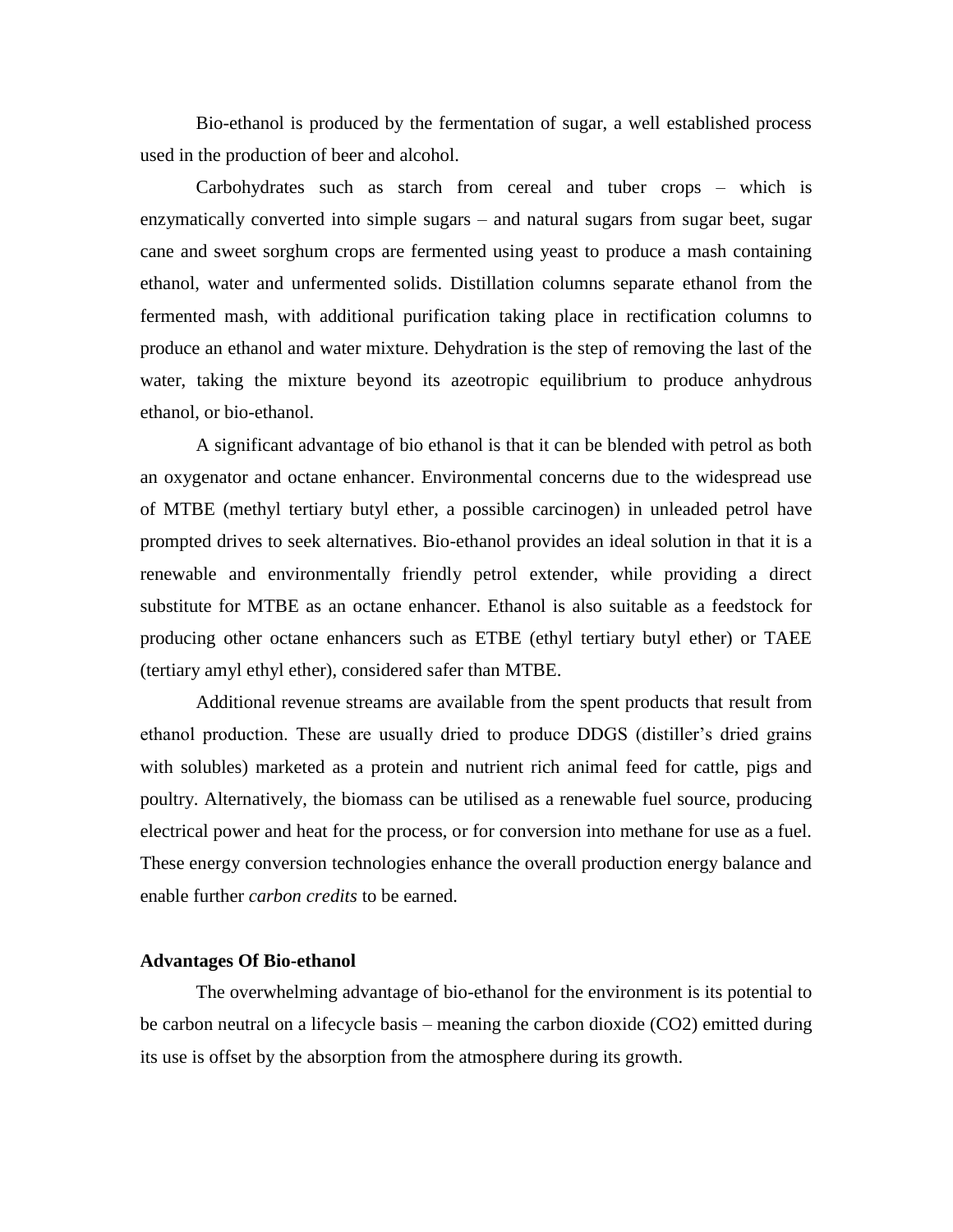With emissions of CO2 and nitrous oxide taken into account, some studies suggest that lifecycle greenhouse gas emissions can be reduced by 90% with bio-ethanol compared to petrol. This is a best-case scenario however, using sugar cane as the crop and large amounts of bagasse (the remaining wood fibres after the juice is extracted) used for heat energy. Nevertheless, even by current European standards the emission reductions are significant – around 35-65% depending on the processing method.

Bio-ethanol also has the advantage of lower taxation. The UK government has reduced fuel duty on bio-ethanol, which offsets the higher production costs. The first supermarkets in the UK selling E85 offered it at around 2p cheaper than conventional petrol but typically you would use much more bio-ethanol per mile than traditional fuel – around 50% more if you're using 100% bio-ethanol.

### **DISADVANTAGES OF BIOETHANOL**

There are many concerns over the use of bio-ethanol as a long-term alternative in the fuelling of cars. These include:

- Biodiversity A large amount of arable land is required to grow crops. This could see some natural habitats destroyed including rainforests.
- The food V fuel debate There is concern that due to the lucrative prices of bioethanol some farmers may sacrifice food crops for biofuel production which will increase food prices around the world.
- Carbon emissions There is debate over the neutrality of bio-ethanol when all elements are taken into consideration including the cost of changing the land use of an area, transportation and the burning of the crop.

There are also concerns over the fuel systems used. Too many older cars are currently unequipped to handle even 10% ethanol while there is concern that using 100% ethanol decreases fuel economy by around 15-30% compared with 100% petroleum.

# **FUEL ECONOMY- PRICES, POLICY – ENERGY CRISIS**

The capital costs occurred to be always the most expensive position in conversion, followed by the expenditures for process steam input. The expenses for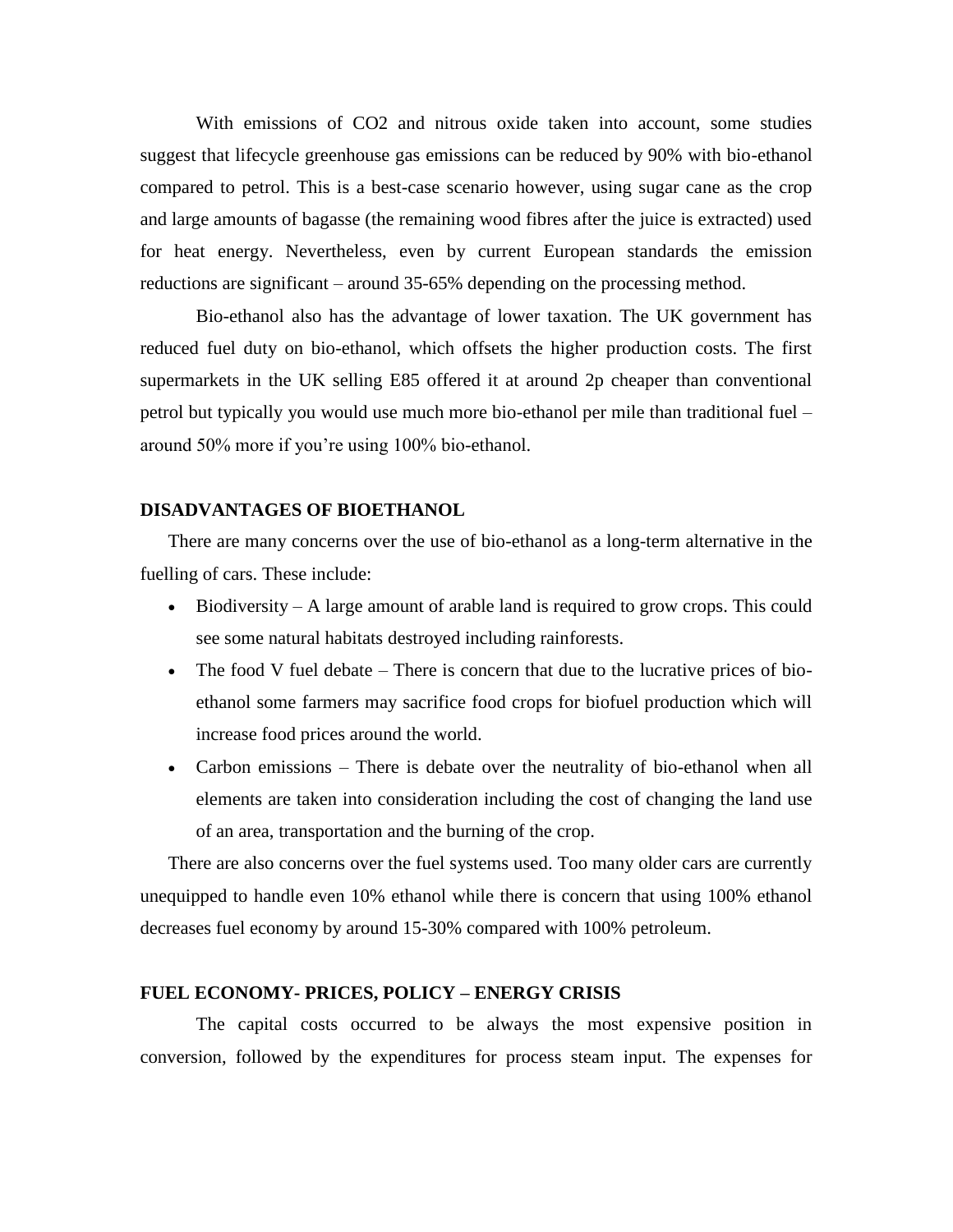electricity formed the lowest proportion. Approximately 75% of the process auxiliary costs were due to the technical enzyme products.

Generally, as the crop production intensity increased, the conversion costs on a per hectare basis increased as well. The increment was proportional to the grain yield increase, since the costing are based on the specific amount of processed grain per hectare and not on the amount of bio-ethanol produced. This method allows appreciating the economic advantage of increased bio-ethanol conversion rates per equivalent tons of grain. As the calculations prove, the conversion costs on a per liter basis were relatively the same independent of the scale that results directly from the applied method of costing. However, the results revealed that the conversion costs per liter of bio ethanol produced were evidently affected by the bio ethanol conversion rates, which depended primarily on the genotype's fermenting traits.

# **Bio-ethanol can reduce the environmental impact of the transport sector:**

The transport sector is responsible for about one fifth of CO2 emissions on a global scale. If nothing is done, transport is expected to be the main driver of future global CO2 emission increases. Bio ethanol and bio diesel are currently the only readily available alternatives to fossil fuel.

It is now commonly accepted that first generation bioethanol is able to reduce CO2 emissions by between 20 and 50% compared to petroleum based fuels depending on the energy efficiency of the bioFirst-generation bioethanol



Second-generation bioethanol

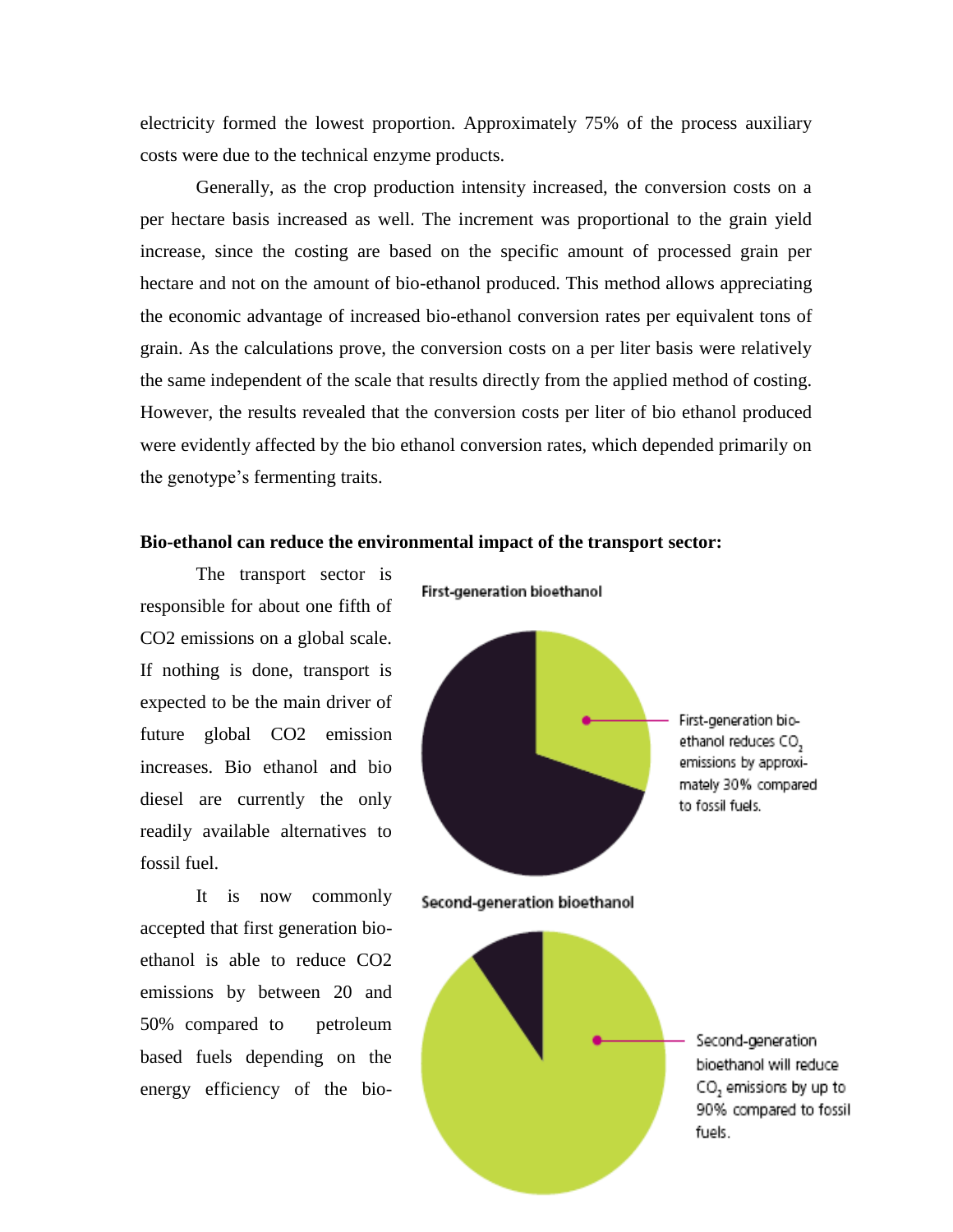ethanol plant. This figure is likely to increase as the technology develops. It is expected that second-generation bio-ethanol will be able to reduce CO2 emissions by as much as 90% compared to petroleum-based fuels.

| Species (cultivar)<br>Previous crop<br>Crop production intensity | Winter triticale (cv. 'Modus') |        |         |              |        |         |
|------------------------------------------------------------------|--------------------------------|--------|---------|--------------|--------|---------|
|                                                                  | Pea                            |        |         | Winter grain |        |         |
|                                                                  | High                           | Medium | Minimum | High         | Medium | Minimum |
| Grain dry weight (t ha <sup>-1</sup> )                           | 9.1                            | 7.6    | 6.2     | 8.5          | 5.8    | 4.3     |
| Bioethanol conversion rate $(1 t^{-1})$                          | 461                            | 459    | 468     | 454          | 456    | 463     |
| Bioethanol yield $(l \text{ ha}^{-1})$                           | 4203                           | 3505   | 2893    | 3840         | 2651   | 1968    |
| Grain production                                                 |                                |        |         |              |        |         |
| Seed grain (DM $ha^{-1}$ )                                       | 91.7                           | 91.7   | 91.7    | 91.7         | 91.7   | 91.7    |
| Fertilization (DM $ha^{-1}$ )                                    | 224.7                          | 120.0  | 97.2    | 263.3        | 91.5   | 66.8    |
| Plant protection (DM ha <sup>-1</sup> )                          | 305.8                          | 279.1  | 23.7    | 284.1        | 262.8  | 23.7    |
| Fixed machinery costs (DM $ha^{-1}$ )                            | 322.8                          | 388.3  | 326.4   | 327.3        | 406.3  | 318.7   |
| Variable machinery costs (DM $ha^{-1}$ )                         | 170.0                          | 246.0  | 175.6   | 178.9        | 275.4  | 178.4   |
| Labor costs $(DM ha^{-1})$                                       | 142.0                          | 221.6  | 142.1   | 140.7        | 237.5  | 134.0   |
| Insurance and interest costs (DM $ha^{-1}$ )                     | 64.5                           | 56.6   | 39.9    | 65.5         | 53.9   | 38.1    |
| $\Sigma$ (DM ha <sup>-1</sup> )                                  | 1321.5                         | 1403.3 | 896.5   | 1351.5       | 1419.0 | 851.3   |
| Grain production costs (DM $1^{-1}$ of bioethanol)               | 0.31                           | 0.40   | 0.31    | 0.35         | 0.54   | 0.43    |
| Bioethanol production                                            |                                |        |         |              |        |         |
| Capital costs                                                    | 455.6                          | 381.9  | 309.2   | 423.0        | 291.0  | 212.5   |
| Staff, administration, maintenance                               | 337.1                          | 282.6  | 228.8   | 313.0        | 215.4  | 157.3   |
| Enzymes and other chemicals                                      | 358.7                          | 300.7  | 243.4   | 333.0        | 229.2  | 167.3   |
| Process electricity costs                                        | 91.1                           | 76.4   | 61.9    | 84.6         | 58.2   | 42.5    |
| Process steam costs                                              | 419.1                          | 351.3  | 284.5   | 389.2        | 267.7  | 195.5   |
| Σ                                                                | 1661.6                         | 1392.8 | 1127.8  | 1542.8       | 1061.4 | 775.0   |
| Conversion costs (DM $l^{-1}$ of bioethanol)                     | 0.40                           | 0.40   | 0.39    | 0.40         | 0.40   | 0.39    |
| Total costs (DM $ha^{-1}$ )                                      | 2983.1                         | 2796.1 | 2024.3  | 2894.3       | 2480.4 | 1626.3  |
| Total costs (DM $1^{-1}$ of bioethanol)                          | 0.71                           | 0.80   | 0.70    | 0.75         | 0.94   | 0.82    |

Bioethanol production costs of the triticale cv. 'Modus' at the location Ihinger Hof dependency upon the previous crop and the crop production intensity (means of 1996/1997 and 1997/1998)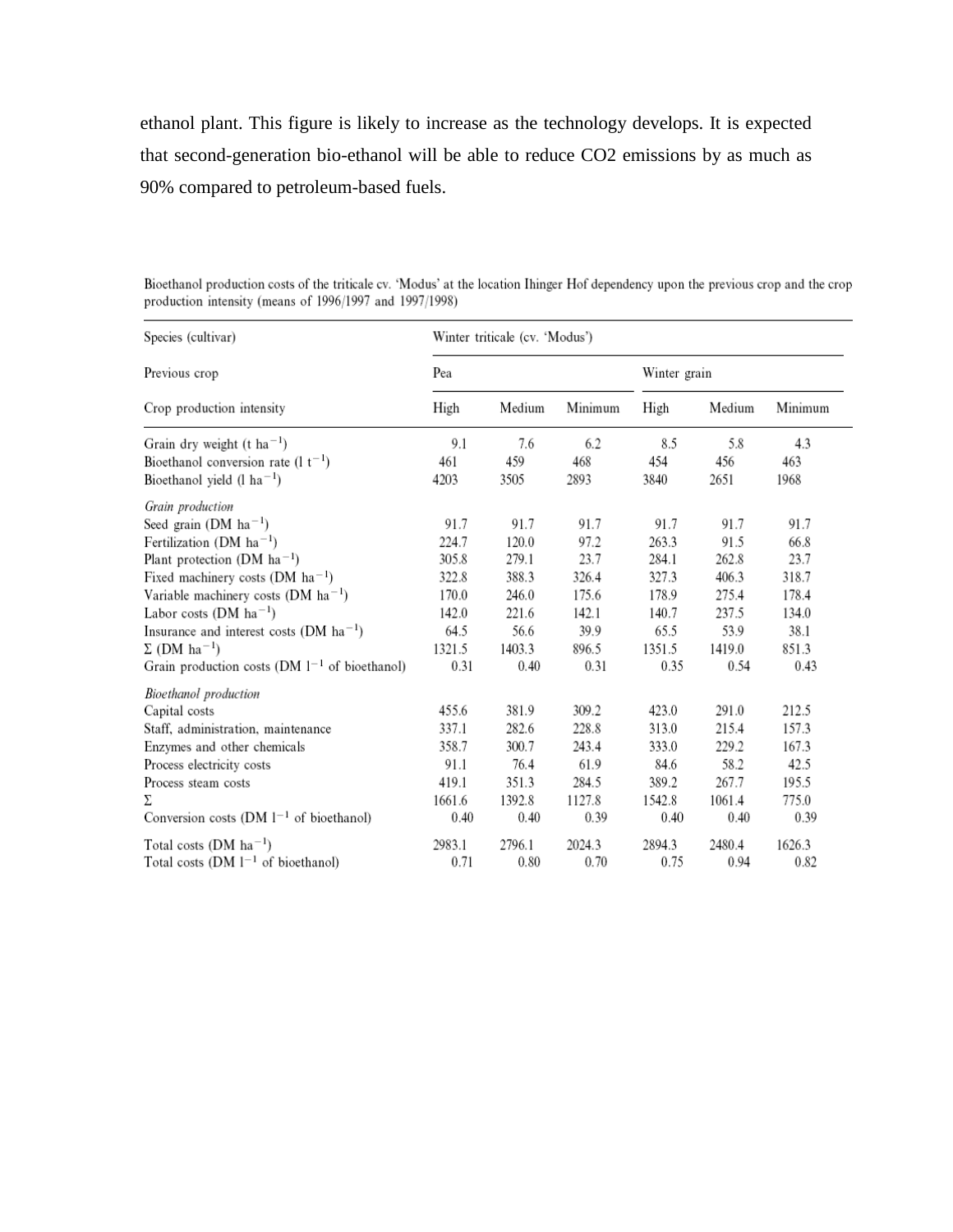|                                           |             | Total        |
|-------------------------------------------|-------------|--------------|
| <b>Primary Inputs</b>                     | Input Costs | Requirements |
| Corn (bu)                                 | 39,727,273  | 0.334831     |
| Water (gal)                               | 1,819,091   | 0.015332     |
| <b>KwH Electricity</b>                    | 2,618,550   | 0.022070     |
| Natural Gas (btu* bushel*alcohol yield)   | 16,552,813  | 0.139511     |
| Enzymes                                   | 3,136,615   | 0.026436     |
| Yeasts                                    | 1,438,462   | 0.012124     |
| Chemicals: processing and antibiotics     | 1,307,487   | 0.011020     |
| Chemicals: boiling and cooling            | 327,436     | 0.002760     |
| Denaturants                               | 2,287,538   | 0.019280     |
| Waste management                          | 1,089,364   | 0.009181     |
| Maintenance                               | 756,909     | 0.006379     |
| Transportation (rail only)                | 10,062,500  | 0.084809     |
| All debt service costs                    | 7,173,166   | 0.060457     |
| All other unspecified                     | 4,600,000   | 0.038770     |
| Depreciation (Simple - straight 10 years) | 7,346,000   | 0.061914     |

# **Production of Bio fuel (Ethanol)**

Ethanol can be commercially produced by a variety of methods. The fermentation method is the one, which make use of naturally occurring renewable raw materials. Any material, which is capable of being fermented by enzymes, can serve as a source for ethanol production.

There is an abundance of farm crops/residues which can be of being used as raw materials in the fermentation process leading to ethanol production. Starch based feed stock include a variety of cereals, grains and tubers like cassava, yam, sweet potato etc. Starchy feed stocks can be hydrolyzed to get fermentable sugar syrup and give an average yield upto 42 litres of ethanol per 100 kg of feed stock.

### **General production process**

The starch bearing materials are steamed for one to two hours at two to three atmospheric pressures to gelatinize the starch present. The resultant pulp is cooled to about  $50^{\circ}$ C and an equal volume of water and 10 per cent malt is added. The mixture is allowed to stand for a short while, when the starch is converted to dextrin. The